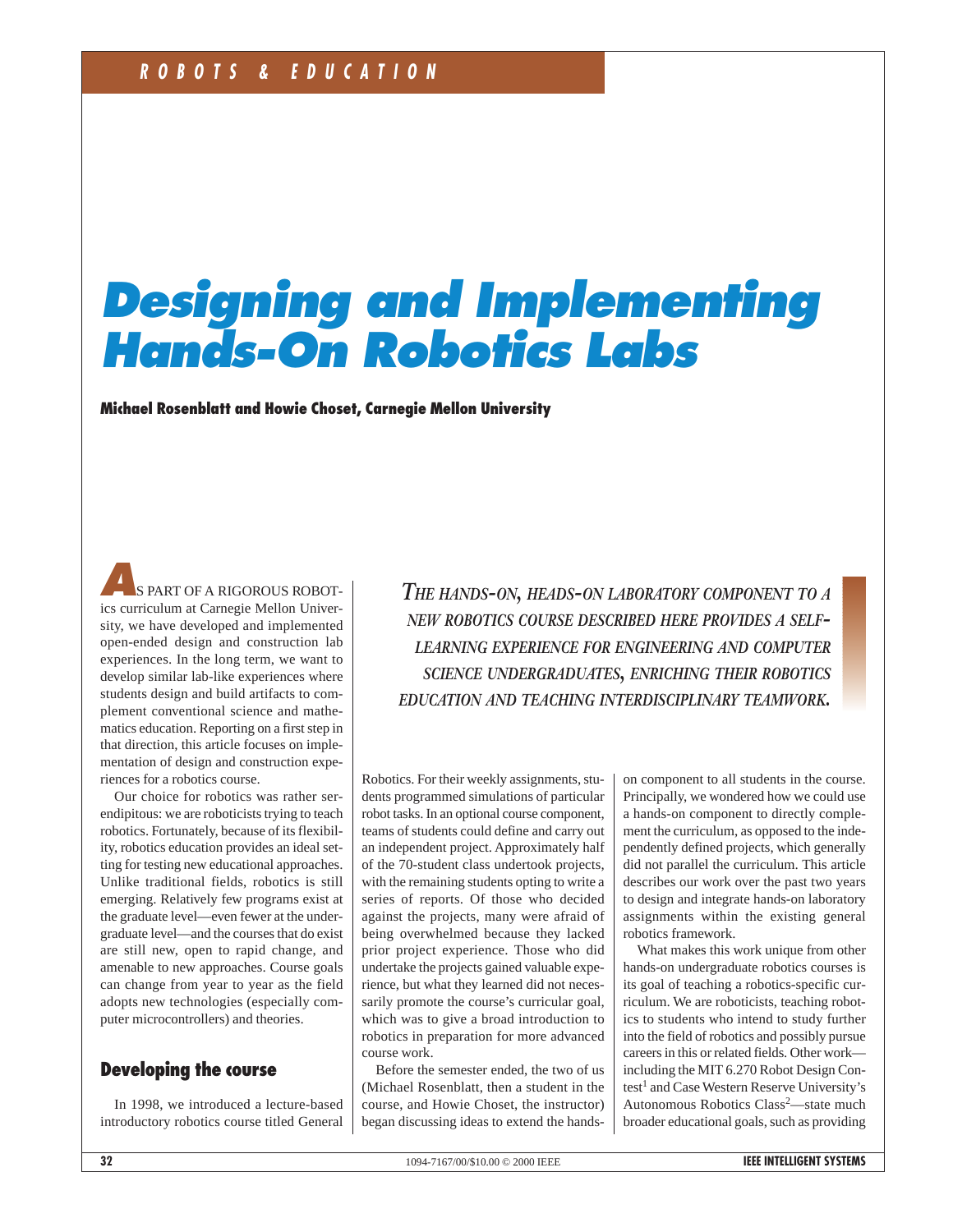engineering design experiences and opportunities to tackle real-world issues in engineering. Although these aspects are apparent in our course—and in many cases we have designed assignments to foster these aspects—we have considered them under the umbrella goal of teaching the fundamentals of robotics (motion planning, kinematics, and so forth).

We hope that this article helps educators at other institutions who are interested in implementing similar hands-on robotics courses (see the "Replicating this course" sidebar). We strongly encourage you to visit the General Robotics Web site at http:// generalrobotics.org.

# **Educational considerations**

Although the 1998 course was well received, it was certainly missing something—the build-it component. Students from computer science, electrical engineering, mechanical engineering, and related fields are all drawn to robotics because they want to see a mechanism interact with its environment: they want to see something process input and perform motion. So, instead of simply writing a program to demonstrate a robot arm's kinematics, students wanted to actually derive the kinematics, write the program, and build the arm. Initially, we wanted to serve this need in the context of a strict curriculum. We chose LEGO bricks because you can relatively easily "rapid prototype" with them without recourse to a slower, more expensive process (see Figure 1).

**Instructionist and constructionist philosophy.** Two main parameters of the 1998



Figure 1. Lego bricks used to construct (a) a robot arm and (b) a mobile robot.

course—class size and a rigorous curriculum—required us to teach the course under an instructional model. The course had 70 students and covered a specific list of topics that students had to learn to continue onto higher-level robotics courses. The instructional, or lecture-based, model suits these constraints well. The information passed from instructor to students can be well organized and controlled. Students all sit in a lecture hall and listen, hopefully gaining the knowledge. Learning is definitely one-way. Students get to put new knowledge and ideas to practice through written assignments, and in the case of our 1998 offering, also through some computer programming assignments simulating theories.

When designing the hands-on component, we considered a learning philosophy called *constructionism*, <sup>3</sup> an extension of Jean Piaget's constructivist developmental theory that emphasizes the importance of constructing artifacts as a catalyst for constructing mental models. In this approach, learning is student-centered—the information development and acquisition occurs through the student's actions and explorations. Often, when a student constructs an artifact, the intended result is not achieved initially and the student engages in an iterative debugging process that can be most informative.

While we have remained instruction-centered by retaining a significant lecture portion in the course, we have tried to retain some of the ideas behind constructionism when designing the course's hands-on laboratory portion. In striking a balance between the conventional and constructionist approaches to education, we have adopted a term called *directed constructionism*. This paradigm is directed in that the course follows a well-ordered sequence of topics in a course and constructionist in that assignments are not simple derivations or programs, but rather involve construction of open-ended projects that complement and reinforce the curriculum's principles.

Because of its physical nature, robotics education is also a good fit for directed constructionism. Many ideas introduced in a robotics course (through reading or lecture) can be physically implemented as a mechatronic system. The design space of mechatronic systems is immense, providing opportunities for rich variation in designs for a specific end goal. Also, creating these systems requires skills from various disciplines (mechanical engineering, electrical engi-

### **Replicating this course at other institutions**

We hope that the ideas presented here will help those at other institutions replicate this course or design similar courses. The following should serve as a recipe of resources.

**Financial resources:**  $(n/3 * $600 + $800) + (n/6 * 3 * $6.75 *14)$ . The first part of the formula accounts for equipment, where *n* equals the number of students (three students to a team), \$600 per kit, and \$800 for fixed costs in building demo environments and a planetary landscape. The second part of the equation accounts for teaching assistants: our ratio is now 1:6, working three hours per week at \$6.75 per hour, for 14 weeks of the semester.

**Laboratory resources.** Figure *T*/4 workstations, where *T* is equal to

the number of teams. A workstation consists of a computer with Interactive C installed and a work surface. Electronic test equipment (oscilloscope and multimeter) is helpful.

**Teaching assistants.** At least one teaching assistant must have sufficient experience with equipment to troubleshoot problems and give advice. This includes familiarity with the hardware and software systems of the microcontroller, sensor systems, mechatronics, and LEGO construction. (Some onlookers have considered this last item as trivial for university-level engineering students. They are mistaken.) To acquire this level of experience from little prior experience, or related subject (but not equipment) experience, a TA candidate should complete all our labs. Students who have taken the course will be qualified to be assistants for the next offering.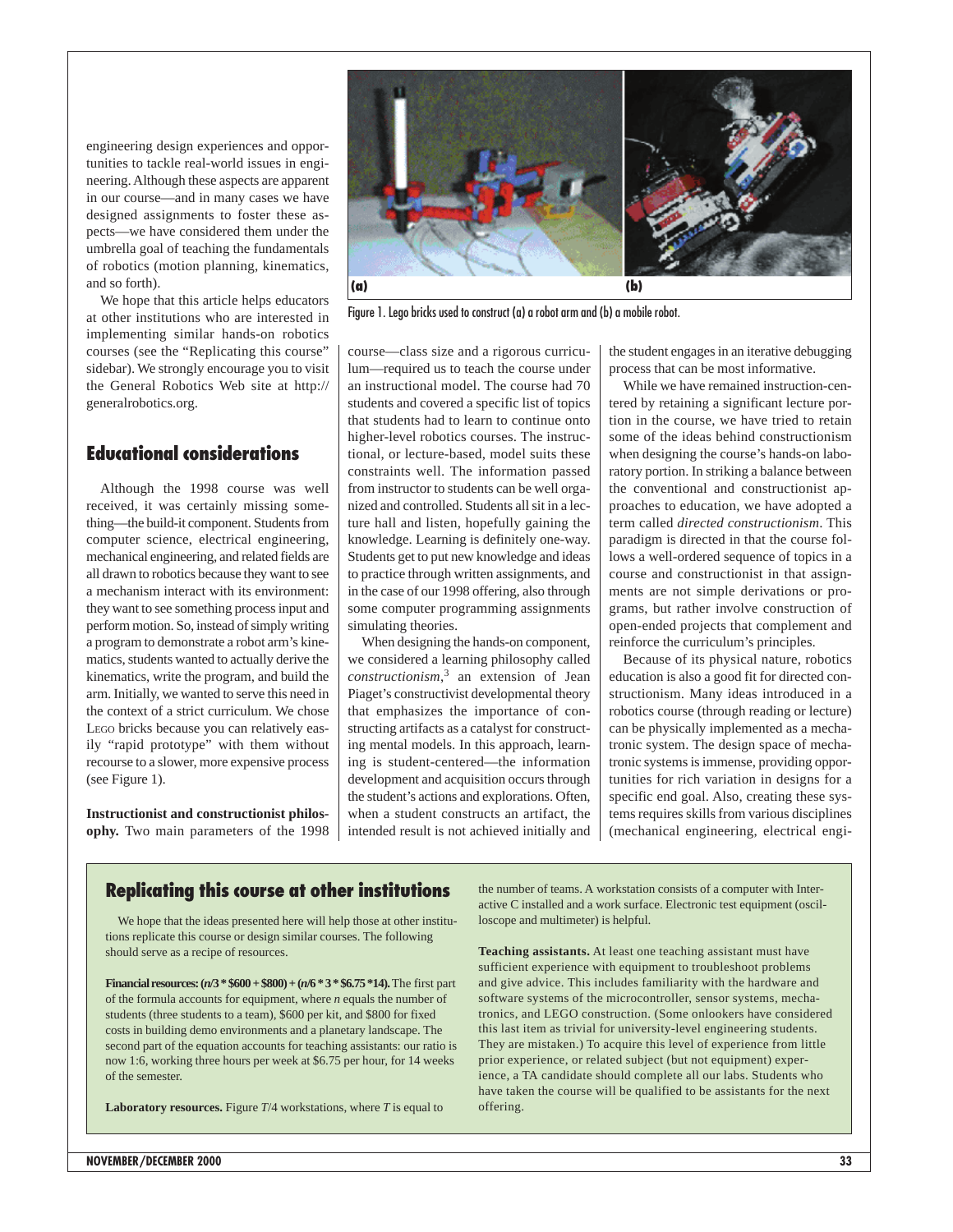#### Table 1. General Robotics syllabus.

| <b>WEEK</b>    | Topics                                                       | <b>ASSIGNMENT</b>                    |
|----------------|--------------------------------------------------------------|--------------------------------------|
|                | Robotics overview, vision                                    | Written homework                     |
|                | Vision                                                       | Lab 1: Vision on Sun workstations    |
|                | Intro to AI, hand out kits                                   | Lab 2: Behavior-based robots         |
|                | Motion planning: potential functions, roadmaps               | Lab 3: Low-level mobile base control |
|                | Motion planning: cellular decomposition, configuration space | Lab 4: Motion planning               |
| 6              | Mobility and nonholonomic path planning                      | Lab 5: Ackerman steering             |
|                | <b>Mechanisms</b>                                            | Written assignment                   |
| 8              | Review and midterm                                           | Lab 6: Mars rover                    |
| $\overline{9}$ | <b>Matrix transformations</b>                                | Continue Lab 6                       |
| 10             | <b>Forward kinematics</b>                                    | Lab 7: Forward kinematics            |
|                | Forward and inverse kinematics                               |                                      |
| 12             | Inverse kinematics and sensors                               | Lab 8: Inverse kinematics            |
| 13             | Sensors and review for final exam                            |                                      |
| 14             | Final exam                                                   |                                      |

neering, computer science, and more). Indeed, this interdisciplinary nature suggests the constructionist approach, in which students with specialized skills can gain knowledge from those with different backgrounds by working together through a creative design process.

**Course demographics.** In the 1998 course offering, students came to us with a diverse range of class statuses and backgrounds. This diversity guided us in applying the new course model to the 1999 offering. The course is open to all students in the university, although they must have had introductory C programming and calculus. Still, the overwhelming majority of students enrolled were from mechanical engineering, electrical engineering, and computer science. It is intended for the junior level, but approximately 30% sophomores and 20% seniors enrolled. Female enrollment was about 18%. Experience levels ranged from sophomores just learning basic robotic concepts to seniors who had already spent three or four years working in our university's research robotics labs. The 1998 offering had approximately 70 students. (These demographics remained relatively unchanged in 1999.) Our design challenge thus became to develop labs that would engage students with varied levels of experience and draw on the students' different backgrounds.

This challenge became an opportunity. Partially owing to budget constraints that limited the number of Lego kits we could purchase, we required that students work in three-person groups—nominally an electrical engineer, a mechanical engineer, and a computer scientist. As perhaps the first



course whose undergraduates had to work with undergraduates in another major, our approach let students learn how to speak with people in different disciplines and see their individual contribution in the context of a big-picture project. During the 1999 course offering, we often wondered if the class's major contribution was to provide a multidisciplinary teaming experience for undergraduates.

**Laboratory assignment design goals.** To guide the design of the course's laboratory component, we set up these metrics:

- Develop a hands-on artifact construction component that is closely tied with theoretical ideas in the curriculum.
- Provide ample tools, both physical and conceptual. In both cases, do not simply give minimum ingredients for a recipe, but enough to do a task many ways. (In the case of providing ideas, this is largely the job of the instructional component.)
- Give freedom to explore, but stay within the time constraints allotted per subject including assignment time per week and the relation to curriculum goals.
- Include a creative component where students can define their own path to a stated goal, thus encouraging design diversity.
- Present the assignments as goal-oriented design challenges.
- Present labs through a medium that will facilitate easy access to useful information.
- Develop a grading scheme that is fair, well-defined, and feasible given large enrollment numbers.

# **Implementation**

We began to apply these new ideas in the second offering of General Robotics during the fall 1999 semester. Other than minor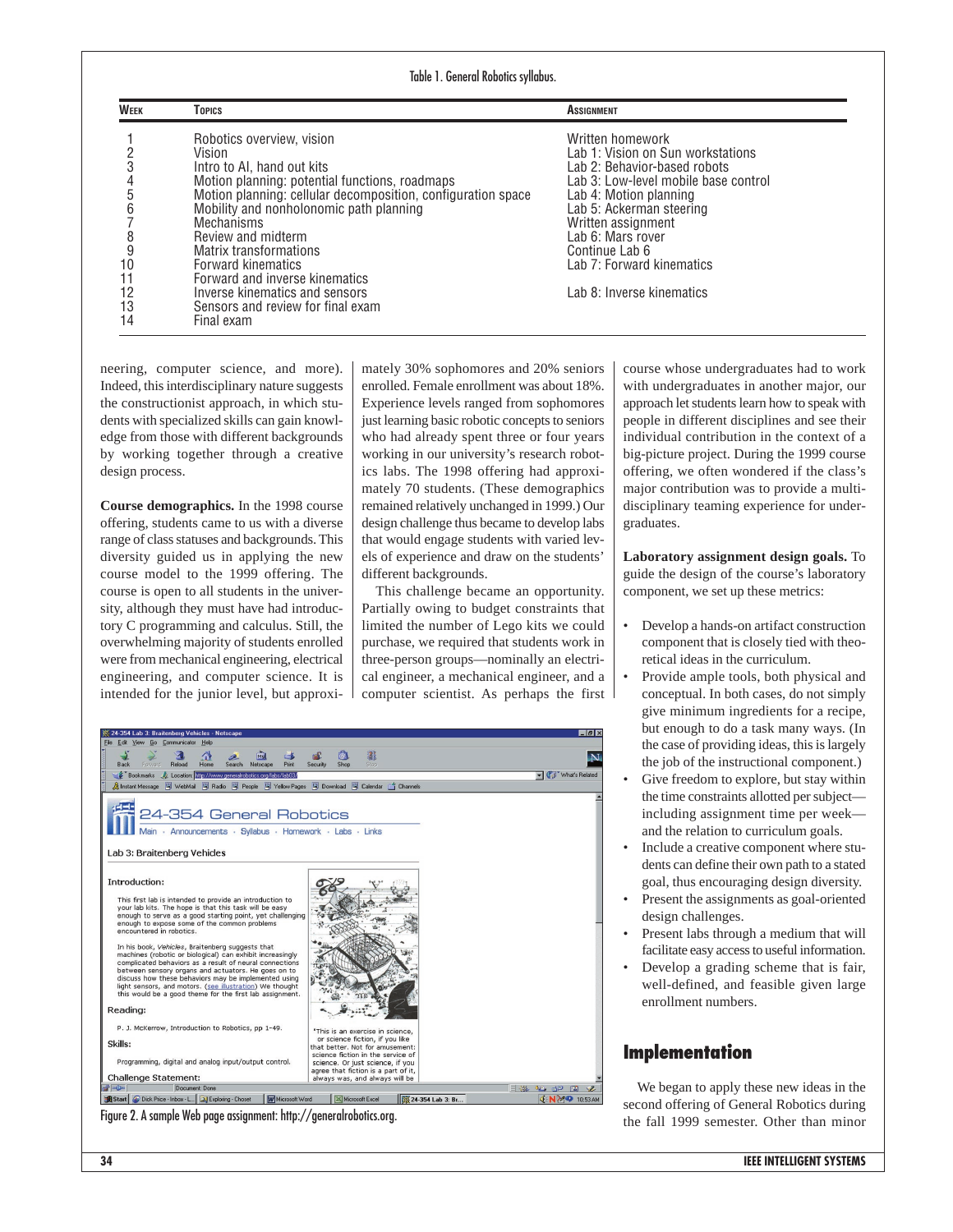| Table 2. Descriptions of lab assignments. |  |  |
|-------------------------------------------|--|--|
|-------------------------------------------|--|--|

| <b>ASSIGNMENT</b>                       | <b>DESCRIPTION</b>                                                                                                                                                                                                                                                                                                                      | <b>CURRICULUM ASPECT</b>                                                                                                    |
|-----------------------------------------|-----------------------------------------------------------------------------------------------------------------------------------------------------------------------------------------------------------------------------------------------------------------------------------------------------------------------------------------|-----------------------------------------------------------------------------------------------------------------------------|
| Lab 1: Vision on Sun<br>workstations    | Take an image file and write a program to threshold,<br>histogram, and detect edges.                                                                                                                                                                                                                                                    | Robot vision algorithms                                                                                                     |
| Lab 2: Behavior-based robots            | Build and program a robot that will drive to a light source<br>in a test environment.                                                                                                                                                                                                                                                   | <b>Behavioral AI</b><br>Learn to use robot building kits                                                                    |
| Lab 3: Low-level mobile<br>base control | Build a robot base that can translate and rotate accurately.                                                                                                                                                                                                                                                                            | Understand robot base mechanics<br>Understand necessary hardware<br>functionality for certain motion<br>planning algorithms |
| Lab 4: Motion planning                  | Implement the wave front motion planning algorithm on the<br>mobile base, such that the base will plan a path through a<br>$4 \times 8$ -foot world given a numerical map of obstacle locations.                                                                                                                                        | Motion-planning algorithms                                                                                                  |
| Lab 5: Ackerman steering                | Build a robot base that uses an Ackerman steering<br>configuration and program it to escape a "parallel parking"<br>situation where it is trapped perpendicular to, and in<br>between, two rectangular boxes.                                                                                                                           | Ackerman steering and alternative<br>drive configurations                                                                   |
| Lab 6: Mars rover                       | Build a teleoperated rover to navigate some ridiculously<br>challenging terrain you've only seen in low-quality digital<br>photographs. Navigate your robot from an approximately<br>known start to finish via text-based computer terminal<br>control while watching progress through a small video<br>screen with a bad camera angle. | Robot locomotion<br>Space robotics design<br>Design and programming for<br>teleoperation                                    |
| Lab 7: Forward kinematics               | Build a two-degree-of-freedom planar jointed robot arm<br>and program it to plot points (with a pen attached as an<br>end-effector) described by a table of theta1 and theta2<br>coordinates corresponding to shoulder and elbow angles.                                                                                                | <b>Forward kinematics</b><br>Robot arm mechanics                                                                            |
| Lab 8: Inverse kinematics               | Implement a software function that takes an $x-y$<br>coordinate and drives the arm to that point. Then have<br>the arm draw a picture of a shape you have chosen.                                                                                                                                                                       | Inverse kinematics                                                                                                          |

schedule changes, the course's lecture component remained largely unchanged. However, we did eliminate self-defined projects and added a lab component that would follow the established curriculum (see Table 1 for the syllabus). From the design perspective, we had to develop eight separate lab assignments and to research and assemble lab kits for executing these labs. Logistically, we had to secure funding for the equipment, obtain lab space, train a small staff of teaching assistants, and prepare supporting lab materials such as test environments in which the robots could operate.

**Creating and assigning the labs.** In creating the lab assignments, we began by identifying which curriculum topics were most important and best suited for lab implementation. After identifying topics, we began the imaginative process of designing tasks that would allow for creativity while requiring an understanding of the topic at hand. Here is where we closely referred to our list of design goals. Table 2 describes the lab assignments.

Students accessed lab assignments through

the Web (see Figure 2), a medium we chose for its ease in disseminating information. The Web also provides a convenient forum for linking supplemental information and help topics, which were often referenced as external resources. Because all the assignments required the students to program robots on a computer, the Web-based format gave them instant access to this information while working. Also, educators from other universities can easily replicate our implementation using our Web site.

Each lab's format included

- *An introduction*: the subject, educational goals, and background information.
- *A challenge statement*: a very general statement, such as "Build a robot (creature) that chases light."
- *Evaluation*: specific criteria; demonstration and testing procedures. This often discussed the parameters of a test environment for the robot (for example, a table with guides drawn on it).
- *Grading*: actual scores corresponding to the degree of success in achieving criteria

stated in evaluation tips.

• *Things to consider*: help information, related subjects of interest, and additional readings.

We particularly considered the amount of information and help provided to the students in each lab assignment. Each lab had a pedagogical focus congruent to the curriculum. We aimed to minimize time-consuming aspects of a project that were outside this focus by providing help tips and, in some cases, sample designs for a particular subsystem. For example, we suggested a potentiometer and drill bit size to make an encoder for a robot arm; students need not waste their time researching this.

Determining the amount of information to provide involved a delicate balance. If we provided too much information, student creativity might be constrained. If we gave too little, peripheral aspects might detract from the assignment's focus and we might exceed the target weekly assignment time for an individual class. Maintaining this balance has been one of the most challenging aspects of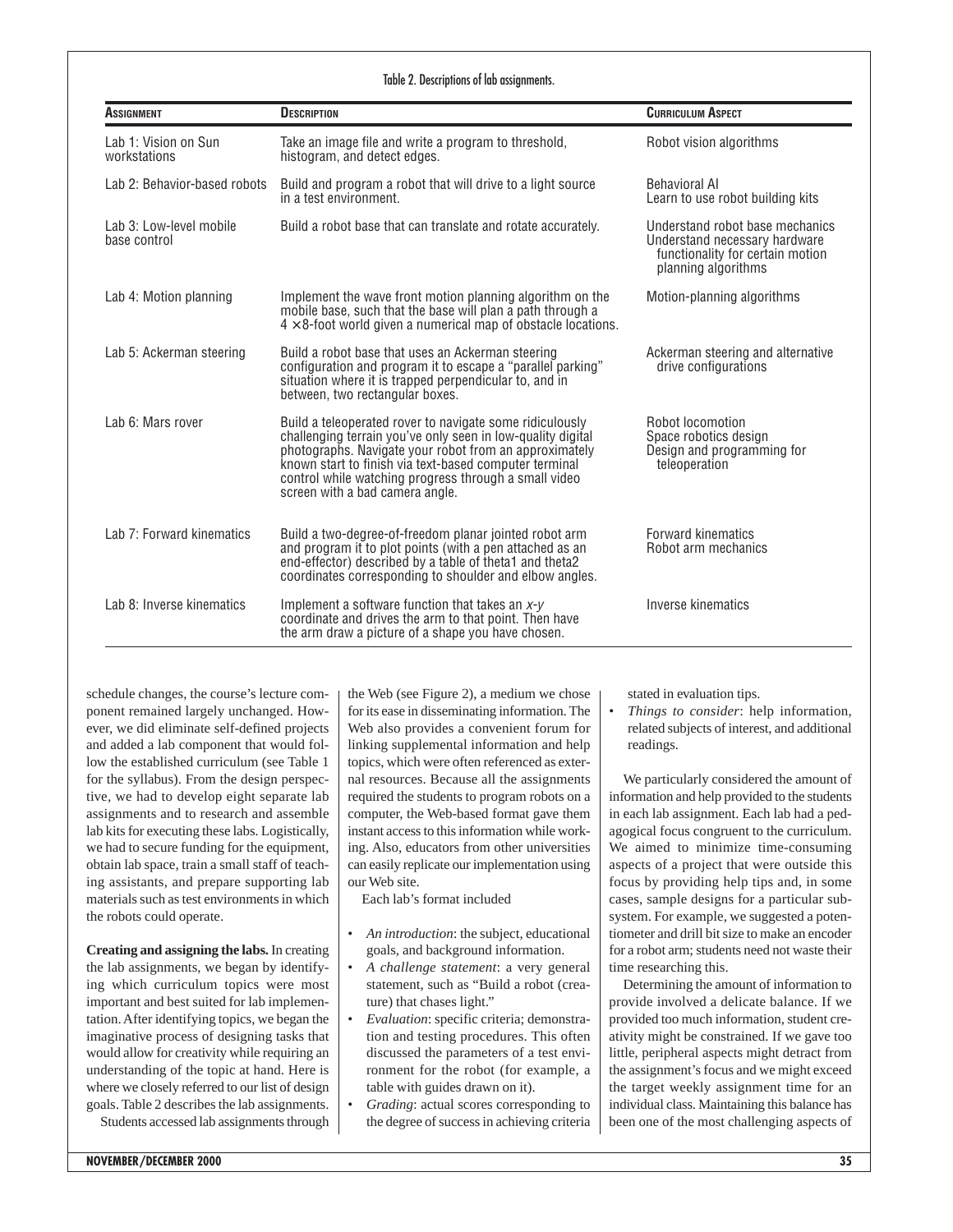developing these assignments; we expect it to be the most evolving aspect as we improve assignments from year to year.

Students formed three-person teams before we handed out lab kits. Because each team would assume responsibility for the equipment in the lab kits, teams had to remain static for the semester. Students chose teams themselves, but we encouraged that teams have one member from each of the primary field constituting the class—mechanical engineering, electrical engineering, and computer science.

After teams formed, the three members signed a responsibility statement agreeing to share the financial responsibility of either returning the lab kit in complete, working condition at semester's end or paying the replacement cost. Students then received a cardboard box containing all their kit's components, which they were to keep for the semester. No one complained about the responsibility agreement. The kits held up well throughout the semester. Out of the 23 kits we lent out, only minor LEGO pieces were lost (but many were returned as extra in other teams' kits), and two Handy Boards had screen failures due to undiagnosed reasons (replacement screens cost \$8). As anticipated, many of the sensors and wires were permanently damaged, in some cases making then unusable. After assessing replacement needs for the 2000 class, we estimated that we'd need approximately \$15 per kit to replace nonrenewable resources.

**Lab kit design.** Kits had to be ample enough to let students accomplish assignments in a variety of creative ways. Additionally, they had to be cost-effective, rugged enough to last for years, serviceable, and provide for easy startup while not abstracting important pedagogical aspects. We selected LEGO Technic (including motors) as a hardware component, the Handy Board (Motorola 68HC11-based) microcontroller board for control, and our own selection of assorted sensors and other components. See the "Lab kit components" sidebar for details of the equipment we chose.

**Logistics.** We assigned no lab hours to the course; students had to complete all lab work was as part of regular homework assignments. We did, however, make laboratory facilities available to the students for, on average, 30 hours per week. This lab was

an existing undergraduate laboratory run by the Mechanical Engineering Department and included 20 workstations, each with a Windows PC, oscilloscope, function generator, and power supply. Most of this equipment was only used occasionally, with the exception of the PCs, which had Interactive C installed. In addition to existing lab equipment, we supplied tools for making sensor and motor wires (soldering irons, solder, clamps, wire cutters, hot glue, and heat guns for heat shrink tubing). We also supplied a drill and 15/64-inch bit, necessary for modifying LEGO Technic bricks to mount the 1/4-inch base shaft encoders and potentiometers used in certain labs. The Mechanical Engineering Department required the lab to be staffed by teaching assistants when open.

# *STUDENT RESPONSE WAS OVERWHELMINGLY POSITIVE. THEY ENJOYED THE LEGO LABS, AND THE DESIGNS THEY PRODUCED VARIED IMMENSELY.*

In the 1999 offering, the TA staff included Michael Rosenblatt, who had experience with the lab kit equipment, and a graduate student, who was well educated in the robotics theory taught in the course, but had no experience with the equipment and little experience in building robots. Although the graduate student quickly became experienced enough to answer equipment-related questions, many of the early questions and troubles our students had related to equipment and robot building, which resulted in an overcommitment of Rosenblatt's time. For the 2000 offering, we have arranged for eight undergraduate TAs and have lowered the enrollment to 50 students.

In addition to the time required by TA duties, setup took several hours for most lab assignments for preparing demo environments such as Cartesian grid tables and obstacles. As the extreme case, the planetary robotics assignment required that the TAs sculpt a  $4 \times$ 8-foot, 3D terrain out of foam, wood, and plaster and paint and build a remote-controlled video camera pan-tilt mechanism out of LEGO elements. This assignment's preparation took over 30 hours for the two 1999 TAs. The 2000 offering has a committee of six people preparing the planetary robotics lab.

**Grading.** Evaluating and assigning grades to student projects was one of the most difficult issues we encountered—and it is not fully resolved. Based on the class's size and the precedent set by engineering classes to grade objectively, we intended initially to evaluate students solely on the basis of robot performance. Students asked why, when we encouraged a creative process, we graded solely on end functionality. They suggested that if a group had a unique design, we should take that into account while assessing their accomplishments. How do we encourage creativity without detracting from the importance of producing working results? Getting a robot to work on demo day demonstrated not only an understanding of the material but also a care taken to test and ensure the robot's reliability.

This grading philosophy worked well in that those whose robots demonstrated successfully and performed the best probably did have the best understanding and put in the time and care to test and tune their robot projects. However, it did occasionally fail to assess a student's grasp of a concept when a student did understand, but the robot still failed to work owing to opaque problems such as an intermittent disconnection of a sensor wire under the heat-shrink tubing that was upset on the way to the demo. The current grading scheme is not forgiving to such events. When there was an obvious, faultless error—such as a visible sensor disconnection—we would let students repair the robot and take a later slot in the demo hour.

In the 2000 offering of the planetary robotics lab, students will keep design journals and have several design checkpoints during the three-week assignment. There, they will propose and discuss their designs and be evaluated based on design process including exploration of alternatives, reasoning, testing and evaluation, and final implementation. This is in similar spirit to the Case Western Reserve University Autonomous Robotics class, in which students are graded on process and evaluated through a design notebook.2

However, for the other labs, we must hold true that our primary focus is not engineering design, but robotics. An important concept to be learned in robotics is to develop robust, thoroughly tested solutions.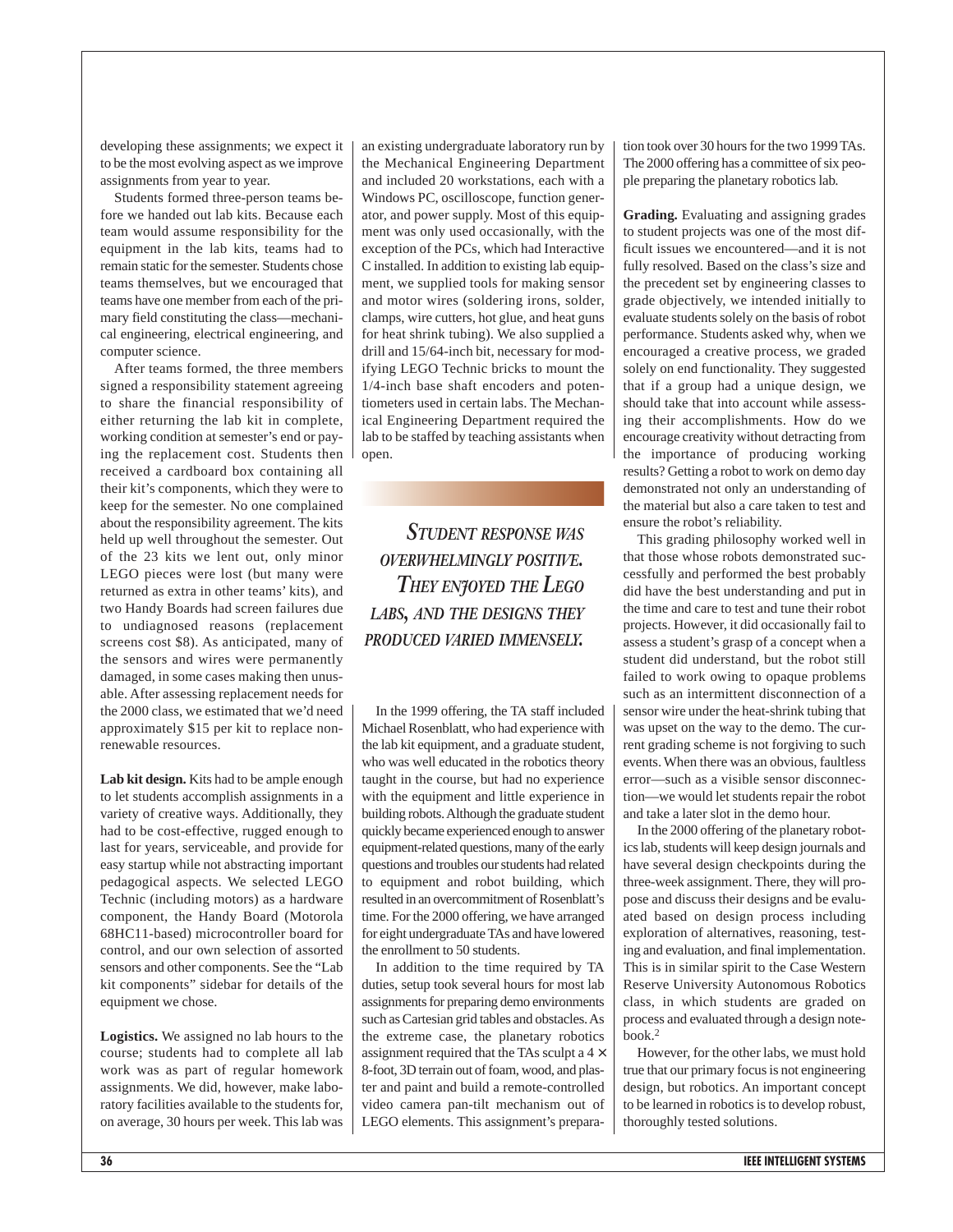## **Lab kit components**

Designed to be flexible, cost-effective, and rugged, the kits cost about \$600 each.

#### **LEGO Technic as a prototyping tool**

Over the past two decades, Lego Technic has evolved from a children's toy to a fully capable engineering systems prototyping tool. In addition to its well-known structural components, it offers gears, motors, wheels, sensors, and even programmable microcontrollers. It is cheap (relative to other prototyping tools), familiar, allows for very rapid construction, and is readily available.

We chose the Lego Dacta Robolab 9790 kit. Dacta is the Lego educational (selling to schools) division. The Robolab 9790 contains essentially the same parts as the retail Lego Mindstorms robotics kit, which sells for \$200. The 9790 costs \$220; the main difference is that the kit comes in a hard plastic box, which is convenient for students. The parts in both these kits provide ample (but not abundant) resources for building the robot projects assigned in our class. Both kits come with the Lego RCX microcontroller, which accounts for a significant portion of the cost.

When purchasing the kits, we shared their cost with a middle school interested in extending its existing Lego collection to include the RCX microcontroller. So, when we received the kits, we stripped out the RCX controllers and interface hardware and software, and kept the rest of the kit. For those considering offering a similar course, any sufficiently large Lego Technic kit (by rough means of evaluation, greater than \$60), supplemented with two Lego Technic Motor kits (roughly \$39 each), should be adequate.

#### **The MIT Handy Board microcontroller**

We initially considered using the Lego RCX microcontroller that came with the kit. However, we declined to use it, in spite of its low cost, because it has limited I/O capability (three inputs and three outputs), making it poorly suited for some of our assignments. Instead, we chose the Handy Board, which was designed by MIT Media Lab research scientist Fred Martin and is intended for student robot projects (see Figure A). It has built-in batteries, interfaces directly to motors and sensors, has a liquid-crystal text display, and comes with an easy-tolearn C-programming environment called Interactive C. The Handy Board is an open-source descendant of an early 6.270 Board, which was designed for the MIT 6.270 Autonomous Robot Design Course. Users can program the Handy Board from a computer and then execute the downloaded program untethered.

Interactive C is a subset of the C programming language also

## **Evaluation**

The primary means of measuring our success in implementing the directed constructionism approach is to assess how we answered the specific challenges we foresaw and responded to unanticipated challenges. Student response was overwhelmingly positive. They enjoyed the LEGO labs, and the designs they produced varied immensely.

**Lecture–lab integration.** A primary design goal for the new lab component was to ensure that the labs related to the curriculum introduced in lecture. This is central to the success of the directed constructionism approach. The syllabus and lab descriptions in Tables 1 and 2 show clearly that most assignments corresponded to the lectures. However, some lab assignments represented the theories better than others. In one case, the lecture focused on Ackerman steering theory (the type of steering found on normal automobiles where the front wheels steer and the rear wheels remain fixed). The assignment was to build a robot that could escape a parallel parking scenario. Although the assignment related to the theory, it was not clear that the theory could be applied to the problem to gain an advantage in implementation. One student pointed

developed for the 6.270 course. In the spirit of Logo, the children's programming language, it lets users instantly execute commands or downloaded functions. $<sup>1</sup>$  This</sup> feature is particularly useful for interfacing electromechanical systems to software because students can easily test their implementations as quickly as they construct them. The Handy



Figure A. The Handy Board sitting atop a LEGO mobile base.

Board costs \$300, assembled and

tested. Interactive C is available in freeware and commercial versions for any platform, costing \$35 per license. We use the commercial Windows version, because the free version (a DOS program) does not implement 2D arrays, a feature useful for our motion-planning lab.

#### **General robotics sensors and miscellaneous electronics**

We supplemented the Lego and Handy Board kits with our own selection of off-the-shelf electronic parts from various electronic supply companies, such as infrared sensors (Figure B). In many cases, we included parts with a specific purpose in mind (photoresistors for a light-seeking

robot assignment). In some cases, however, we found parts in surplus catalogs and included them because of low cost and creative potential (such as rolling-ball inclinometers). A complete part listing is available at our Web site.



Figure B. Sharp infrared sensors.

this out to us in an email:

We are confused about this lab.... Right now it seems as if this lab is very disjointed, where we haven't learned anything to help us with this and all that seems feasible is trial and error. I tried looking at the book and couldn't find answers there. Will anything relative to this lab be covered in lecture tomorrow?

This email is a good representation of our students' willingness to provide feedback regarding our ideas. In a similar situation, feedback on the first part (forward kinematics) of the two-week kinematics–robot arm lab led us to alter the second part (inverse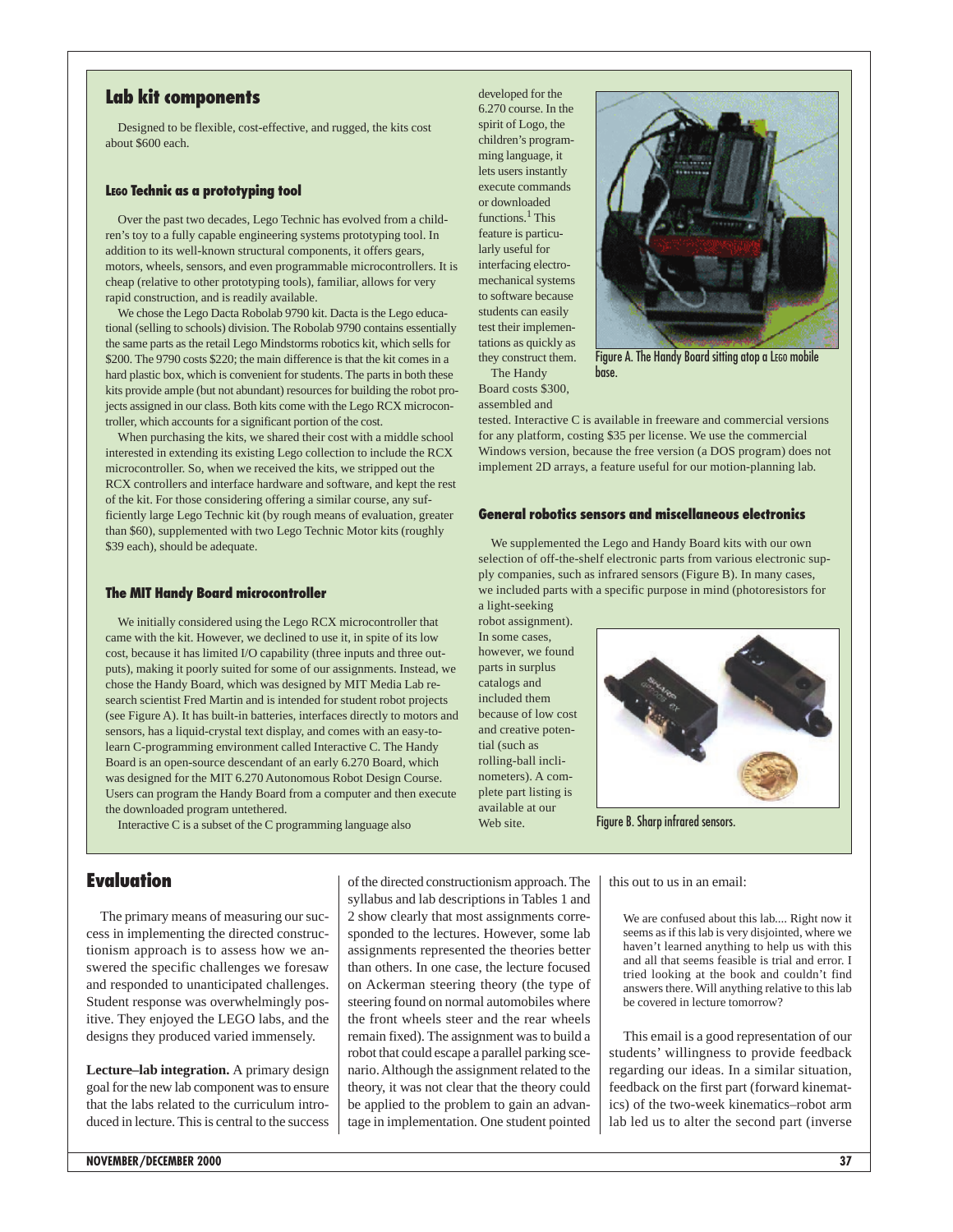#### **Online resources**

General Robotics course Web site: www.generalrobotics.org

MIT 6.270 Autonomous Robotics Design Competition: http://web.mit.edu/6.270 Case Western Reserve University, Autonomous Robotics: http://www.eecs.cwru.edu/courses/ lego375

The Handy Board Web site: www.handyboard.com

kinematics) portion to provide more interest for the students. While they recognized an arm's usefulness, several students expressed that targeting a *x–y* coordinate was very mundane. Based on this feedback, we added a criteria for the second-week demonstration: pick any shape and have the arm draw it. Students had their arms draw a simple circle, stars, and even a fish.

Some labs intentionally diverged from the lecture schedule and became standalone curriculum. These cases represented points in the curriculum when the theories presented in lecture did not have physical analogies that could be implemented in lab and when a particular curriculum was better explored in lab without theoretical supplement. One particular example of this divergence was the Mars rover lab (which served as an in-class contest).

In the Mars rover lab, students designed and built a robotic rover to explore an extraterrestrial surface through teleoperation. They got only "satellite images" of a surface, which was constructed out of Styrofoam to include obstacles such as small stones, large cliffs, and a ravine (see Figure 3). Students also got topographical maps with specified landing and goal zones (see Figure 4). The design challenge was to construct a rover to get from the landing zone to goal zone. They would operate the robot from a computer terminal in a separate room while viewing progress through a video camera.

This assignment's goal was to learn about robot teleoperation, explore different types of locomotion, and participate in a simulated space robotics scenario. This assignment did not relate to the topics being discussed in lecture at the time, but it did let the students work on a more significant project. Many responded that this was the course's most fulfilling project.

This two-week assignment and contest was so well received and proved to be such a great learning experience that next year we will suspend standard lectures during the contest and instead meet with individual groups about their designs. This approach will help foster the class's design experience component.

Parallel to the lecture-related versus unrelated assignments disparity was a variance in creative freedom, with the unrelated labs being the more open-ended. We are continuing to gauge this relationship between relevance to lecture and creative freedom. While assignments such as the Mars rover lab have proven to be an excellent experience for students, other labs, such as the path-planning and motion lab, which directly reflected content taught during the lectures, allow for better control over what students learn. Both types are important. Students appreciated both types of assignments, but recognized that even the more constrained lecture-related lab assignments allowed for more creativity than many of their past lab experiences. One student commented on this in an exit interview:

The way to differentiate these labs from the labs that students typically do in engineering courses is that there wasn't a list of numbered instructions handed out to students giving a linear path from point A to point B. Students had to figure most of it out for themselves, which teaches them a lot more than simply developing their abilities to read and follow instructions. I'm pretty sure that was thoroughly perfected back in first grade. The labs allowed for creative freedom, while also achieving the goals of the curriculum.





**The lab culture.** The lab component also had unanticipated side effects that strengthened our belief in the directed constructionist approach. The long hours spent in the lab and intensity of the assignments brought a unique sense of community to the course. Another result was an emergent collaborative learning environment. Groups intermingled and helped each other construct new and unique designs. Discussions with members of other teams often solved problems and sprouted new ideas.

*B*Y TAKING A DIRECTED CONstructionism approach to robotics education, we have created a learning experience that helps students better understand instructional material. We accomplished this by integrating goal-oriented lab assignments and a traditional lecture-based curriculum. In addition to acquiring an understanding of the material, students participated in a unique multidisciplinary design experience. The combination of applying theory to practical hands-on tasks and working across disciplines resulted in an engaging learning experience for both students and faculty.

Teaching the course was a challenge that kept us constantly on our toes. Although labs paralleled the lecture in topic (except the Mars rover lab), the instructor made a conscious effort in lectures to use lab work as practical analogy for the theory being presented. Likewise, lab assistants frequently mentioned the theories being presented in lecture to answer a practical question during lab hours. This synchronicity strengthened the connection between theory and practice, but required additional planning for course faculty and staff, including weekly meetings (sometimes more often). Also, every group attacked each lab differently, which forced lab assistants to learn a particular group's methods before offering help. Lab assistants thus had to be knowledgeable in all disciplines being applied and have a strong intuitive understanding of the task—an understanding that usually only develops from lots of experience.

Grading remains an unresolved issue. Grading solely on performance serves several purposes. It accommodates the large number of students in the course, provides an objective standard for evaluation, and reinforces the importance of producing working